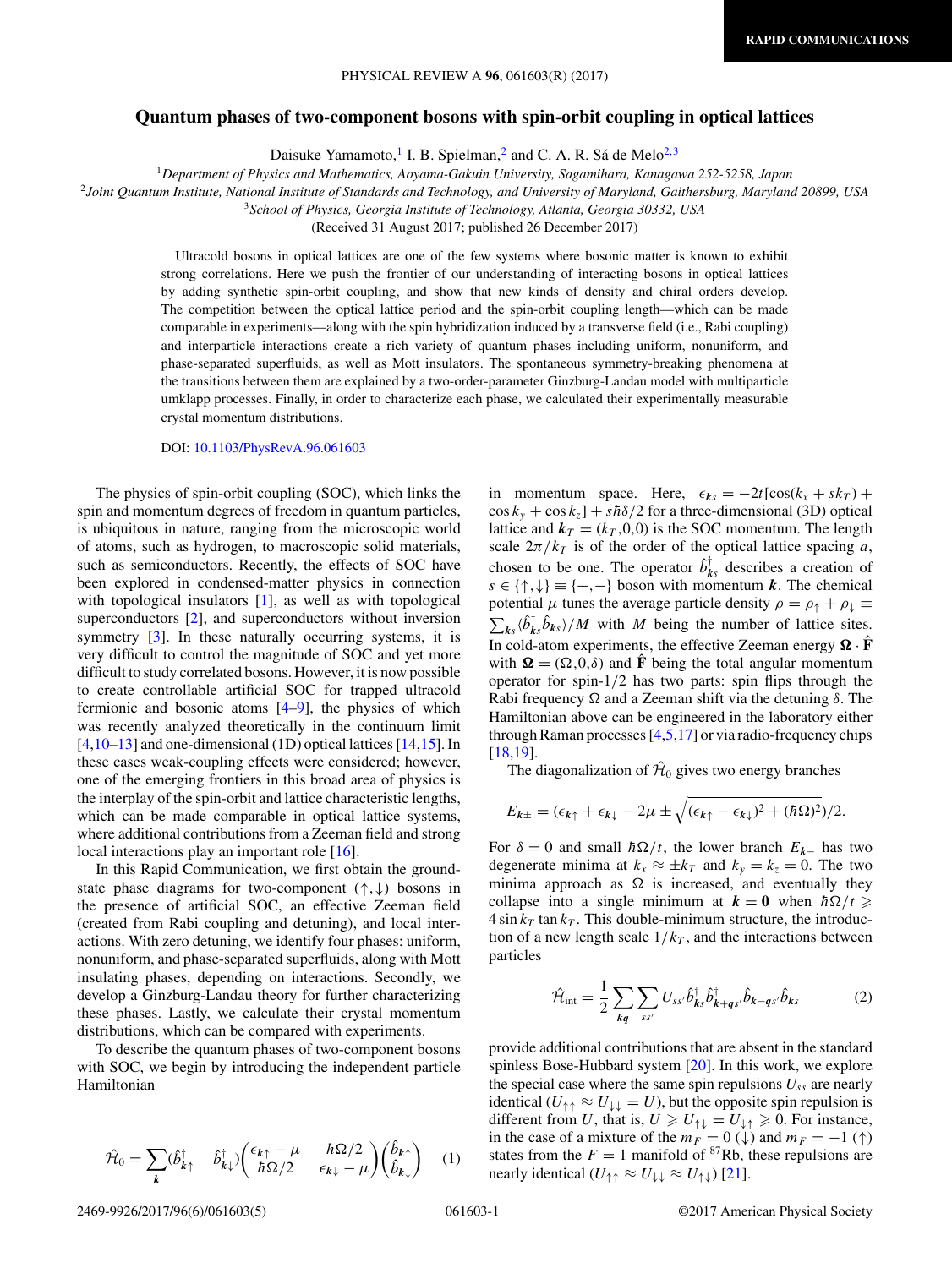We first investigate the regime of weak repulsive interactions  $(U \ll t\rho)$ . The bosonic fields  $\hat{b}_{ks}$  can be written actions  $(\mathcal{U} \ll t\rho)$ . The bosonic fields  $b_{ks}$  can be written<br>as  $\hat{b}_{ks} = \sum_{q}^{\prime} \sqrt{M} \psi_{qs} \delta_{k=(q,0,0)} + \hat{a}_{ks}$ , where  $\sqrt{M} \psi_{qs}$  and  $\hat{a}_{ks}$ describe the Bose-Einstein condensate (BEC) with momentum  $\mathbf{k} = (q,0,0)$  and the residual bosons outside the condensate,

respectively. Considering the single and double minima features of  $E_k$ – within the first Brillouin zone, we allow for multiple BECs with different momenta and take the sum  $\sum_{q}^{'}$ to be over the set of possible momenta  $\{q\}$  along the  $(k_x, 0, 0)$ direction. The energy per site of the condensates is

$$
\frac{E_0}{M} = \sum_q \left( \psi_{q\uparrow}^* - \psi_{q\downarrow}^* \right) \left( \frac{\epsilon_{k\uparrow} - \mu}{\hbar \Omega/2} - \frac{\hbar \Omega/2}{\epsilon_{k\downarrow} - \mu} \right) \left( \psi_{q\downarrow} \right) + \sum_{\{q_i\}} \left[ \frac{U}{2} \sum_s \psi_{q_1s}^* \psi_{q_2s}^* \psi_{q_3s} \psi_{q_4s} + U_{\uparrow\downarrow} \psi_{q_1\uparrow}^* \psi_{q_2\downarrow}^* \psi_{q_3\downarrow} \psi_{q_4\uparrow} \right],
$$
\n(3)

where the sum  $\sum'_{q_i}$  is over momenta  $q_i$  satisfying momentum conservation  $q_1 + q_2 = q_3 + q_4 \text{ [mod } 2\pi \text{].}$ 

After minimization of Eq. (3) with respect to  $\psi_{qs}$  and  $\{q\}$ , we find four different ground states as shown in Fig.  $1(a)$ for the weak-coupling regime with parameters  $U = t/\rho$ ,  $U_{\uparrow\downarrow} = 0.9U$ , and  $k_T = 0.2\pi$ . In the superfluid phases (SF<sub>±</sub>), the set of BEC momenta  ${q}$  consists of a single value ( $\bar{q} > 0$ in  $SF_+$  and  $-\bar{q} < 0$  in  $SF_-$ ) since the detuning  $\delta$  tilts the single-particle spectrum and lifts the degeneracy of the double minima in *E***k**<sup>−</sup>. In these "single-*q*" states, the particle density is uniform, while the phase of the condensate spatially varies with pitch vector  $(\pm \bar{q}, 0, 0)$ . In the striped superfluid (ST) phase for relatively small  $\hbar\Omega/t$ , a BEC is formed with two different momenta  $-\bar{q}_1$  and  $\bar{q}_2$  due to a double-minimum dispersion in *E***k**<sup>−</sup>. The interference of these two momenta leads to a nonuniform density profile along the *x* direction, resulting in a stripe pattern. Moreover, the scattering process under momentum conservation  $q_1 + q_2 = q_3 + q_4$  with  $q_3 = q_4 =$  $-\bar{q}_1$  and  $q_2 = \bar{q}_2$  (or vice versa) gives rise to a higher harmonic component with  $q_1 = -2\bar{q}_1 - \bar{q}_2$  (or  $q_1 = \bar{q}_1 + 2\bar{q}_2$ ). Similar processes generate higher harmonics with interval  $\bar{q}_1 + \bar{q}_2$ , thus making the set  ${q}$  have a large number of different momenta  $-\bar{q}_1 + n(\bar{q}_1 + \bar{q}_2)$ , where *n* is an integer. Higher harmonic generation is argued not to be qualitatively important in the continuum limit  $[13]$  or in weak 1D optical lattices  $[14]$ , but in our case of deep 3D optical lattices this mechanism plays a crucial role in the stabilization of stripe phases commensurate with the underlying optical lattice, as discussed below.

When  $\hbar\Omega/t$  is large, the SF<sub>+</sub> and SF<sub>-</sub> phases are continuously connected at  $\delta = 0$  through the conventional superfluid (SF<sub>0</sub>) with zero-momentum BEC. However, when  $\hbar\Omega/t$  has intermediate values, a direct first-order transition from  $SF_{+}$ to SF<sup>−</sup> takes place, and thus the spin population difference  $\rho_{\perp} - \rho_{\uparrow}$  exhibits a sudden jump from positive to negative. Therefore, in the experimental situation where  $\rho_{\uparrow} = \rho_{\downarrow}$ , the system is unstable against spatial phase separation (PS) of spin-down-rich  $SF_+$  and spin-up-rich  $SF_$  states.

The quadratic part of the Hamiltonian in terms of  $\hat{a}_{ks}$ ,  $\hat{\mathcal{H}}_B = \sum_k \hat{a}_k^{\dagger} H_k^{(2)} \hat{a}_k$ , is a generalized Bogoliubov Hamiltonian [\[22\]](#page-4-0) and includes quantum fluctuations outside the condensate perturbatively. We diagonalize  $\hat{\mathcal{H}}_B$  numerically [\[22,23\]](#page-4-0), and obtain the spectrum of elementary excitations. In Fig.  $1(b)$ we show typical excitation spectra of the  $SF_{+}$  states. In the  $SF_{+}$  (SF<sub>−</sub>) phase, the excitation energy of a rotonlike minimum at a finite quasimomentum approaches zero as *δ* is decreased (increased), and the softening of the rotonlike mode

induces the ST transition, similar to the standard superfluidsupersolid transition  $[24]$ . The momentum of the rotonlike excitations largely determines the characteristic reciprocal vector  $\bar{q}_1 + \bar{q}_2$  of the ST state. Furthermore, the SF<sub>±</sub>-ST transition can also be first order as indicated by the red solid line shown in Fig.  $1(a)$ . In this case, the energy gap of rotonlike excitations jumps discontinuously to zero at the  $SF_{\pm}/ST$  boundary, playing the role of an order parameter for the first-order phase transition. The phase boundary where the roton minimum jumps discontinuously corresponds to the location of the Maxwell construction, where the free energy of the two phases have the same value. This is a generic feature of first-order (discontinuous) phase transitions. The roton minimum has hysteretic behavior and remains finite in the region of metastability of the hysteresis curve before jumping to zero when sweeping from the  $SF_{\pm}$  to ST phases. Upon a reverse sweep from ST to  $SF_{\pm}$  the roton mininum remains at zero below the phase boundary and then jumps discontinuously back to a finite value at the end of the metastability region. Such behavior is similar to those encountered in continuum models of spin-orbit-coupled Bose-Einstein condensates [\[25,26\]](#page-4-0).

The weak-coupling phase diagram shown in Fig.  $1(a)$ reveals ground states which are very similar to those in the continuum limit  $[4,10-13]$ , where the band structure due to the optical lattice is not important. However, the phase diagram of SOC momentum  $k_T/\pi$  versus  $\hbar\Omega/t$  at  $\rho_\downarrow = \rho_\uparrow$ , shown in Fig.  $1(c)$ , illustrates the remarkable competition between the reciprocal vector of the underlying optical lattice and characteristic vector  $\bar{q}_1 + \bar{q}_2$  of the ST phase. In the spin symmetric case ( $\rho_{\uparrow} = \rho_{\downarrow}$ ), the two wave vectors  $\bar{q}_1$  and  $\bar{q}_2$ are equal, that is,  $\bar{q}_1 = \bar{q}_2 \equiv \bar{q}$  leading to  $\bar{q}_1 + \bar{q}_2 = 2\bar{q}$ . The phase diagram in the range of  $k_T = \pi$  to  $2\pi$  is exactly the same as that of Fig. [1\(c\)](#page-2-0) since the lattice Hamiltonian  $\mathcal{H}_0 + \mathcal{H}_{int}$  is invariant under the gauge tranformation  $b_{ks} \rightarrow b_{k+(\pi,0,0)s}$ , as easily verified by direct substitution.

When  $k_T$  is nearly commensurate to the lattice reciprocal wave number  $2\pi$ , such as  $k_T \approx \pi/4$ ,  $2\pi/3$ , and  $\pi/2$ , the pitch vector  $\bar{q}$  of the ST state spontaneously takes an exact commensurate value over a finite range of  $k_T$ . Higher harmonic generation due to interactions and to umklapp process  $q_1 + q_2 - q_3 - q_4 = 2\pi n$  with nonzero integer *n* favor commensurate phases, since their energy is lower than those of incommensurate ones. As a result, the curve of  $\bar{q}/\pi$  versus  $k_T/\pi$  exhibits multiple plateaux in the ST phase [Fig. [1\(d\)\]](#page-2-0). In particular, when  $k_T \approx \pi/2$ , BEC occurs with only two momenta  $\pm \bar{q} = \pm \pi/2$  since all the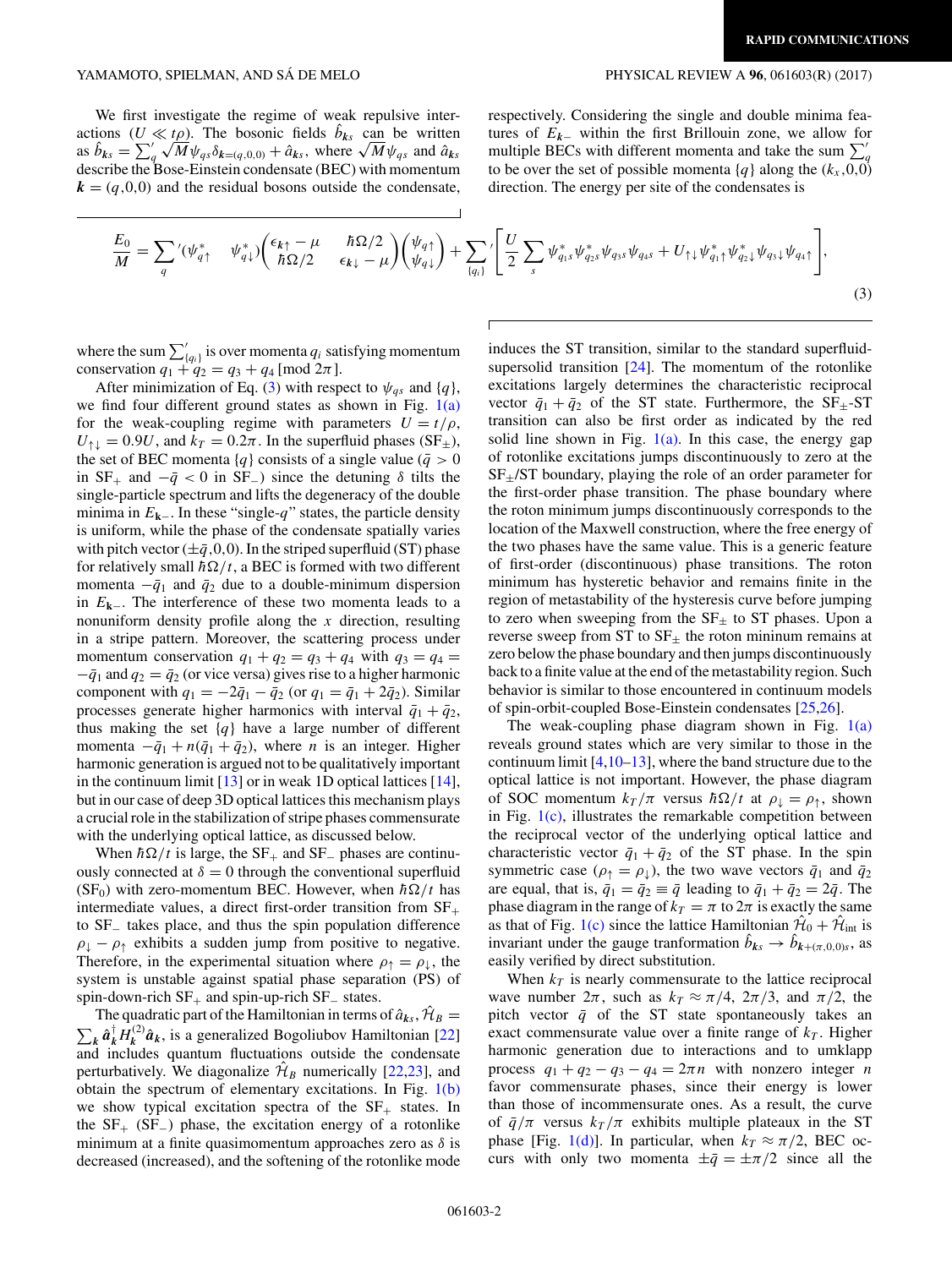<span id="page-2-0"></span>

FIG. 1. Ground-state properties in the weak-coupling regime with  $U/t = 1/\rho$  and  $U_{\uparrow\downarrow} = 0.9U$ . (a) Phase diagram of detuning  $\delta$  versus Rabi frequency  $\Omega$  for  $k_T = 0.2\pi$ . The thick red (thin black) curves denote first- (second-) order transitions and the black dots indicate multicritical points. In the  $\delta > 0$  ( $\delta < 0$ ) region to the left side of the dash-dotted line, the  $SF_-(SF_+)$  exists only as a metastable state. (b) Rotonlike softening in the elementary excitations for quasimomentum  $k = (k_x, 0, 0)$  and  $\hbar \Omega / t = 0.4$ . We set  $\hbar \delta / t = 0.4$  (in SF<sub>+</sub>) for the dotted lines and  $\hbar \delta / t = 0.06$  (at the SF<sub>+</sub>-ST boundary) for the solid lines. (c) The  $k_T$  dependence of the ground state when  $\rho_{\uparrow} = \rho_{\perp}$  ( $\delta =$ 0). The yellow and darker green regions limited by the black-dashed and red lines are the CSF and period-locked ST phases illustrated in (e). (d) The plateaux in  $\bar{q}$  of the CSF and period-locked ST phases as a function of  $k_T$  for  $\hbar\Omega/t = 1.0$ . The dashed lines denote the width of dominant plateaux with commensurate wave number  $\bar{q}$ . (e) Density (the size of dots) and chiral (the direction of arrows) patterns in the commensurate phases.

higher-harmonics momenta are reduced to  $\pm \pi/2$  due to the Brillouin zone periodicity. In this special case where  $\bar{q}/\pi = 1/2$ , the interference of the two momenta does not lead to striped density pattern, but to  $Z_2$  chiral symmetry breaking. This state is analogous to the chiral superfluid (CSF) state, which has been discussed in Bose-Hubbard ladders [\[27–30\]](#page-4-0). In the present case, the 3D lattices for the two spin components and the Rabi couplings play the role of rails and rungs, respectively, of a synthetic "two-leg ladder" in four (three spatial plus one extra spin) dimensions as illustrated in Fig.  $1(e)$ . For other commensurate ST phases, where  $\bar{q}/\pi$  takes an irreducible fraction  $\zeta/\eta$  with  $\zeta$  and  $\eta$ being integers, the superfluid phases break  $Z_n$  symmetry, but preserve a stripe pattern in the atom density. The stabilization of these commensurate phases is a specific feature of spin-





FIG. 2. Ground-state phase diagrams in the  $(t/U, \mu/U)$  plane, obtained by the Gutzwiller self-consistent calculations for different values of  $\hbar\Omega/t$ . We set the other parameters as  $U_{\uparrow\downarrow} = 0.9U$ ,  $k_T =$ 0.2 $\pi$ , and  $\rho$ <sub>↑</sub> =  $\rho$ <sub>↓</sub> ( $\delta$  = 0).

orbit-coupled systems in optical lattices with interactions and are completely absent in interacting continuum systems.

In addition to the interplay between different length and momentum scales discussed above, another particular feature of lattice systems is the existence of Mott insulator (MI) phases induced by strong interactions and commensurate particle fillings. To describe the Mott physics in the presence of SOC and Zeeman fields, we employ the Gutzwiller variational method [\[22\]](#page-4-0). Under the assumption that the ground state is given by a direct product state in real space, the Hamiltonian is mapped into inequivalent single-site problems connected via mean fields  $\psi_{is} \equiv \langle \hat{b}_{is} \rangle$ , where  $\hat{b}_{is}$  is the spin-*s* boson operator at lattice site *i*. To deal with the nonuniformity of the ST phases, we solve a set of self-consistency equations with 2000 mean fields  $\psi_{is}$  along the *x* direction for each spin and thus the momentum resolution is  $\delta k_x \sim 0.001\pi$ , while the *y* and *z* directions are assumed to be uniform  $[22]$ . In the ST phase, the inhomogeneous state is a result of the length scale introduced by the SOC, while in the absence of SOC a new length scale leading to a supersolid state appears due to long-range interactions [\[31\]](#page-4-0).

Figure 2 shows phase diagrams in the  $\mu/U$ -*t/U* plane for several values of  $\Omega$  in the spin-symmetric case  $\rho_{\uparrow} = \rho_{\downarrow} (\delta = 0)$ . In Fig. 2(a), where there is no spin hybridization ( $\Omega = 0$ ), the phase boundaries of the MI lobes are identical to those in the absence of SOC [\[32\]](#page-4-0) since the gauge transformation  $\hat{b}_{ks} \rightarrow \hat{b}_{k+sk_{TS}}$  eliminates the momentum transfer  $k_T$  from the problem. The even-filling Mott transitions become first order in a two-component Bose-Hubbard model for large intercomponent repulsions (for example,  $U_{\uparrow\downarrow} \gtrsim 0.68U$  when  $\rho = 2$ ) [\[32–35\]](#page-4-0). In the superfluid phase outside the Mott lobes for  $k_T \neq 0$ , the spin-down and spin-up bosons independently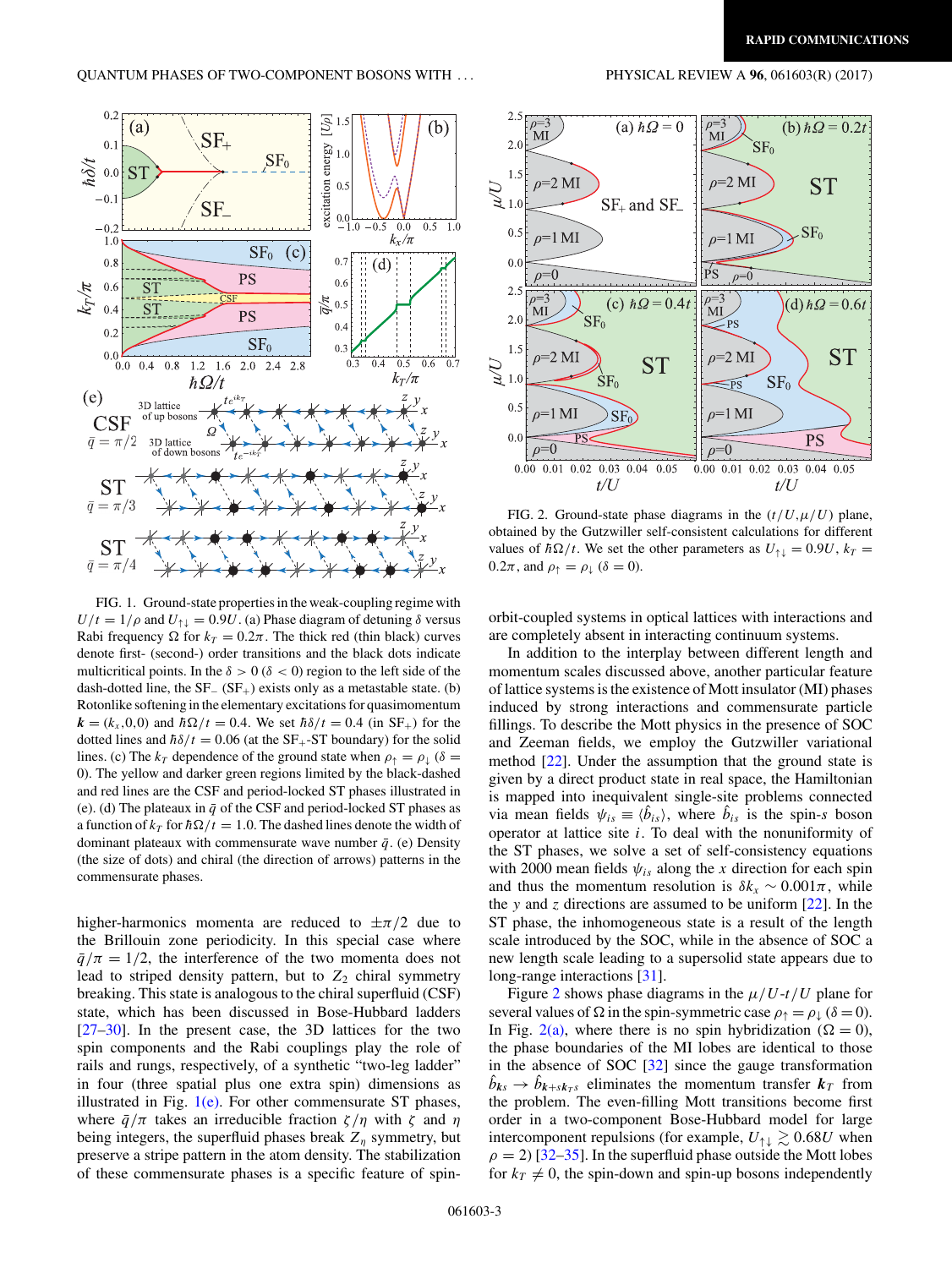

FIG. 3. Nonuniform superfluid-insulator transitions at  $\rho = 2$  for (a)  $U_{\uparrow\downarrow} = 0.9U$  and (b)  $U_{\uparrow\downarrow} = 0.2U$ . We set  $k_T = 0.2\pi$  and  $\rho_{\uparrow} = \rho_{\downarrow}$  $(\delta = 0)$ . The vertical dashed line in (a) marks  $\hbar \Omega / t = 0.72$ . The enlarged view of the region indicated by the dashed box in (b) is shown in (c). The fourth-order Ginzburg-Landau coefficients and the value of  $\bar{q}$  along the MI transition line of (c) are plotted in (d).

form the SF<sub>+</sub> state with  $\bar{q} = k_T$  and SF<sub>−</sub> with  $-\bar{q} = -k_T$ , respectively.

When the Rabi frequency  $\Omega$  is nonvanishing, the two spin components mix, forming a nonuniform ST state with two opposite momenta  $-\bar{q}$  and  $\bar{q}$  and their associated higher harmonics. Figure  $2(b)$  shows that the transition from the odd-filling MI to the ST phase occurs via an intermediate  $SF<sub>0</sub>$ state. A direct transition to the ST state occurs only for very small  $\hbar\Omega/t$  (not shown:  $\hbar\Omega/t \lesssim 0.04$  for  $\rho = 1$ ). As seen in Figs.  $2(c)$  and  $2(d)$ , when the value of  $\hbar\Omega/t$  is increased, the  $SF<sub>0</sub>$  phase also emerges near the tip of the even-filling MI lobes, and eventually joins other  $SF_0$  regions. The  $SF_+$  and SF<sub>−</sub> states only phase separate for small fillings  $\rho \leq 1$  and a very narrow region around the  $\rho = 2$  MI lobe for large  $\hbar \Omega/t$ .

To see the interplay between local correlations and spin mixing, we plot in Figs.  $3(a)$ – $3(c)$  phase diagrams of  $U/t$ versus  $\hbar \Omega/t$  for fixed density  $\rho = 2$ . Moreover, the nature of the superfluid-insulator transition when  $\rho_{\uparrow} = \rho_{\downarrow}$  can be described by the Ginzburg-Landau energy

$$
\frac{E_{\text{GL}}}{M} = \xi(\mathbf{k}) \left( \Phi_{\text{I}}^2 + \Phi_{\text{II}}^2 \right) + \frac{\Gamma_1}{2} \left( \Phi_{\text{I}}^4 + \Phi_{\text{II}}^4 \right) + \Gamma_2 \Phi_{\text{I}}^2 \Phi_{\text{II}}^2 \tag{4}
$$

up to fourth order of the order parameters  $\Phi_I = |\Phi_{\bar{q}}|$  and  $\Phi_{\text{II}} = |\Phi_{-\bar{a}}|$  for the BEC with  $k = (\pm \bar{q}, 0, 0)$ . Note that the higher harmonics are negligible in the vicinity of the transition. The value of  $\bar{q}$  is determined so that the function  $\xi(\mathbf{k})$  attains its minimum value  $-\bar{\mu}$  at  $\mathbf{k} = (\pm \bar{q}, 0, 0)$ . When  $\bar{\mu} > 0$ , the bosons condense at  $\bar{q}$  and/or  $-\bar{q}$  with  $\bar{q} \neq 0$ , or simply at  $\bar{q} = 0$ . For  $\Gamma_1 < \Gamma_2$ , the minimization of Eq. (4) gives  $|\Phi_{\bar{q}}| \neq 0$  and  $|\Phi_{-\bar{q}}| = 0$  (or vice versa), and thus the  $Z_2$  symmetry related to  $\bar{q}$  or  $-\bar{q}$  is broken. In this case, the transition from MI to PS takes place. On the other hand, the condition  $\Gamma_1 > \Gamma_2$ gives  $|\Phi_{\bar{q}}| = |\Phi_{-\bar{q}}| \equiv \Phi \neq 0$ , resulting in the transition to the ST or CSF phase. When  $\bar{q}/\pi$  is an irreducible fraction *ζ*/η, the relative phase  $\phi = \arg(\Phi_{\bar{q}}/\Phi_{-\bar{q}})$  is determined by the minimization of an additional *η*-particle umklapp process,



FIG. 4. The crystal momentum distributions  $\langle \hat{b}_k^{\dagger}, \hat{b}_{ks} \rangle$  [ $k =$  $(k_x, 0, 0)$ ] of the four different states along the line of  $\hbar\Omega/t = 0.72$  in Fig. 3(a) (at  $U/t = 0.5, 1.5, 30,$  and 44). The contribution from  $SF_+$ (SF−) in the PS phase is plotted by the solid (dashed) lines.

 $\Gamma'_{\eta}((\Phi_{\bar{q}}^*)^{\eta}((\Phi_{-\bar{q}})^{\eta} + (\Phi_{-\bar{q}}^*)^{\eta}((\Phi_{\bar{q}})^{\eta}) \propto \cos \eta \phi$ , which still has *η*-fold degeneracy. Thus the ST transition is associated with  $U(1) \times Z_\eta$  symmetry breaking about the global and relative phases of  $\Phi_{\pm\bar{q}}$ .

The coefficients  $\xi(q)$ ,  $\Gamma_1$ ,  $\Gamma_2$ , and  $\Gamma'_\eta$  are related to the microscopic system parameters in  $\hat{\mathcal{H}}_0 + \hat{\mathcal{H}}_{int}$  by performing a perturbative expansion based on a direct-product MI state. For the specific relations, see the Supplemental Material [\[22\]](#page-4-0). We show in Fig. 3(d) the values of  $\Gamma_1$  and  $\Gamma_2$  along the line that separates the MI phase from the others as seen in Fig.  $3(c)$ . Note that if  $\Gamma_1 < 0$  for  $\Gamma_1 < \Gamma_2$  or  $\Gamma_1 + \Gamma_2 < 0$  for  $\Gamma_1 > \Gamma_2$ , the condensates have a negative compressibility, and the transition becomes first order.

To assist in the experimental identification of these quantum phases, Fig. 4 shows the crystal momentum distribution  $\langle \hat{b}_{k}^{\dagger}, \hat{b}_{k} \rangle$ , which does not include the effects of Wannier functions, but can be easily extracted from standard momentum distribution measurements. We evaluate  $\langle \hat{b}_{ks}^{\dagger} \hat{b}_{ks} \rangle$  via the Bogoliubov Hamiltonian  $\hat{\mathcal{H}}_B$  for the PS and ST states at relatively weak interactions, and via a generalized Holstein-Primakoff approach based on the Gutzwiller variational state for the  $SF_0$  and MI states in the strongly coupled regime [\[22\]](#page-4-0). Since the PS state consists of independent domains of  $SF_+$  and SF−, we plot the simple average of the two contributions.

As seen in Fig. 4, the momentum distribution of the PS state exhibits two independent peaks around  $\mathbf{k} = (\bar{q}, 0, 0)$  and  $\mathbf{k} =$  $(-\bar{q},0,0)$ , while the ST state shows additional peaks due to the higher harmonics. The  $SF_0$  state exhibits a peak around  $k = 0$ as in the case of a standard uniform superfluid state, although the reflectional symmetry with respect to  $k_x \rightarrow -k_x$  is absent for each spin component. In the MI state, only a broad peak is observed at the momenta where the condensation occurs in the neighboring superfluid state. The stark differences between these crystal momentum distributions also enable the direct imaging of the different phases present in inhomogeneous trapped systems.

In summary, we investigated the quantum phases of twocomponent bosons in optical lattices as a function of spinorbit coupling, Rabi frequencies, and interactions. In phase diagrams at zero detuning, we identified four different regions